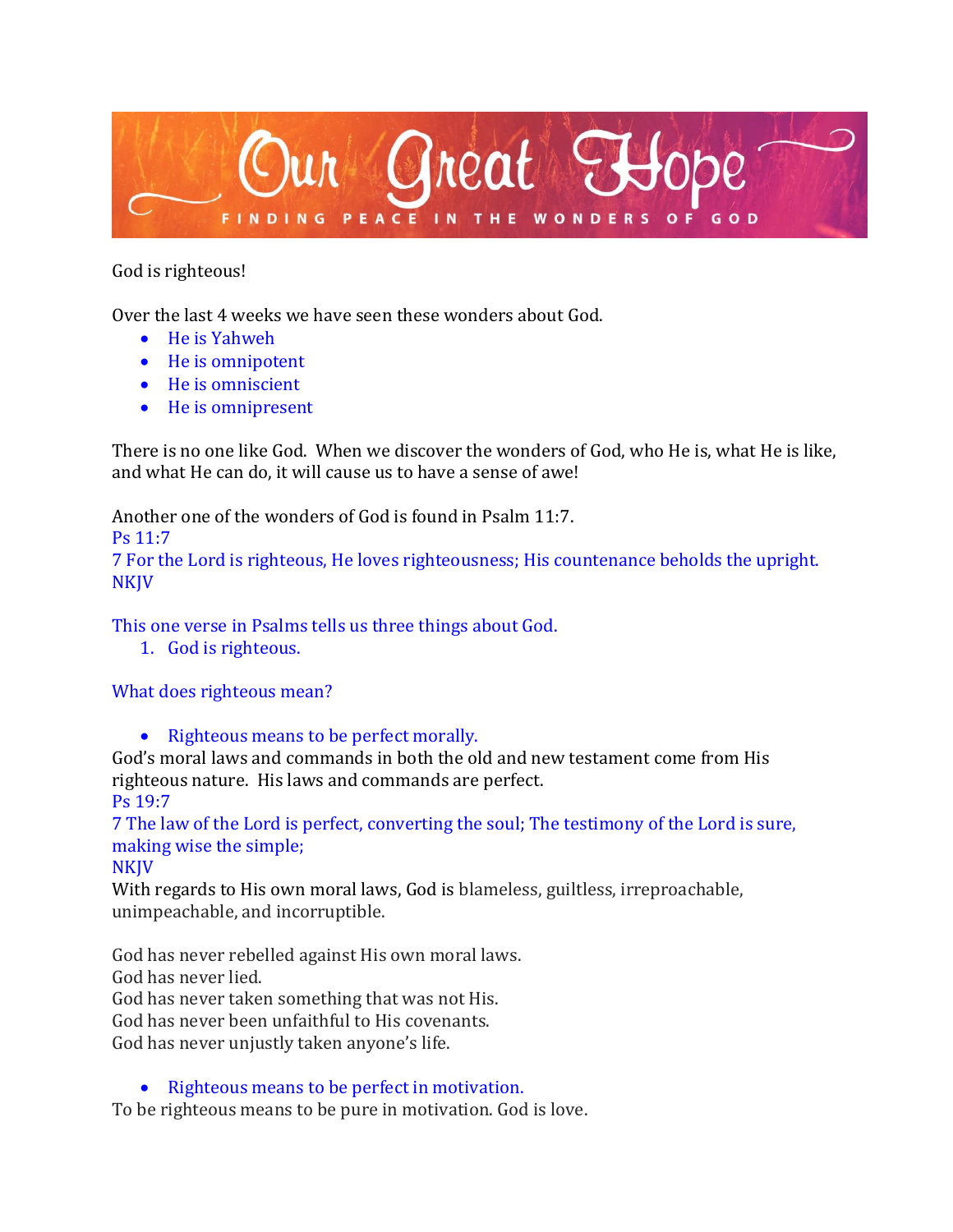### Ps 136:26

6 Give thanks to the God of heaven. His faithful love endures forever.

God is never selfish. God is never proud. God is never greedy. God is never lustful. God is never short tempered.

God is never perverse in heart.

God is perfect in heart.

Matt 5:43-48

43 "You have heard that it was said, 'You shall love your neighbor and hate your enemy.' 44 But I say to you, love your enemies, bless those who curse you, do good to those who hate you, and pray for those who spitefully use you and persecute you,

45 that you may be sons of your Father in heaven; for He makes His sun rise on the evil and on the good and sends rain on the just and on the unjust.

46 For if you love those who love you, what reward have you? Do not even the tax collectors do the same?

47 And if you greet your brethren only, what do you do more than others? Do not even the tax collectors do so?

48 Therefore you shall be perfect, just as your Father in heaven is perfect. **NKJV** 

• Righteous means to be perfect in justice.

Deut 32:3-4

3 For I proclaim the name of the Lord: Ascribe greatness to our God.

4 He is the Rock, His work is perfect; For all His ways are justice, A God of truth and without injustice; Righteous and upright is He.

**NKJV** 



God is always right in His judgments and His actions. He has never been wrong. God's justice always fits the crime.

Because God is righteous, the apostle John said this about God.

1 John 1:5

5 This is the message which we have heard from Him and declare to you, that God is light and in Him is no darkness at all.

**NKJV**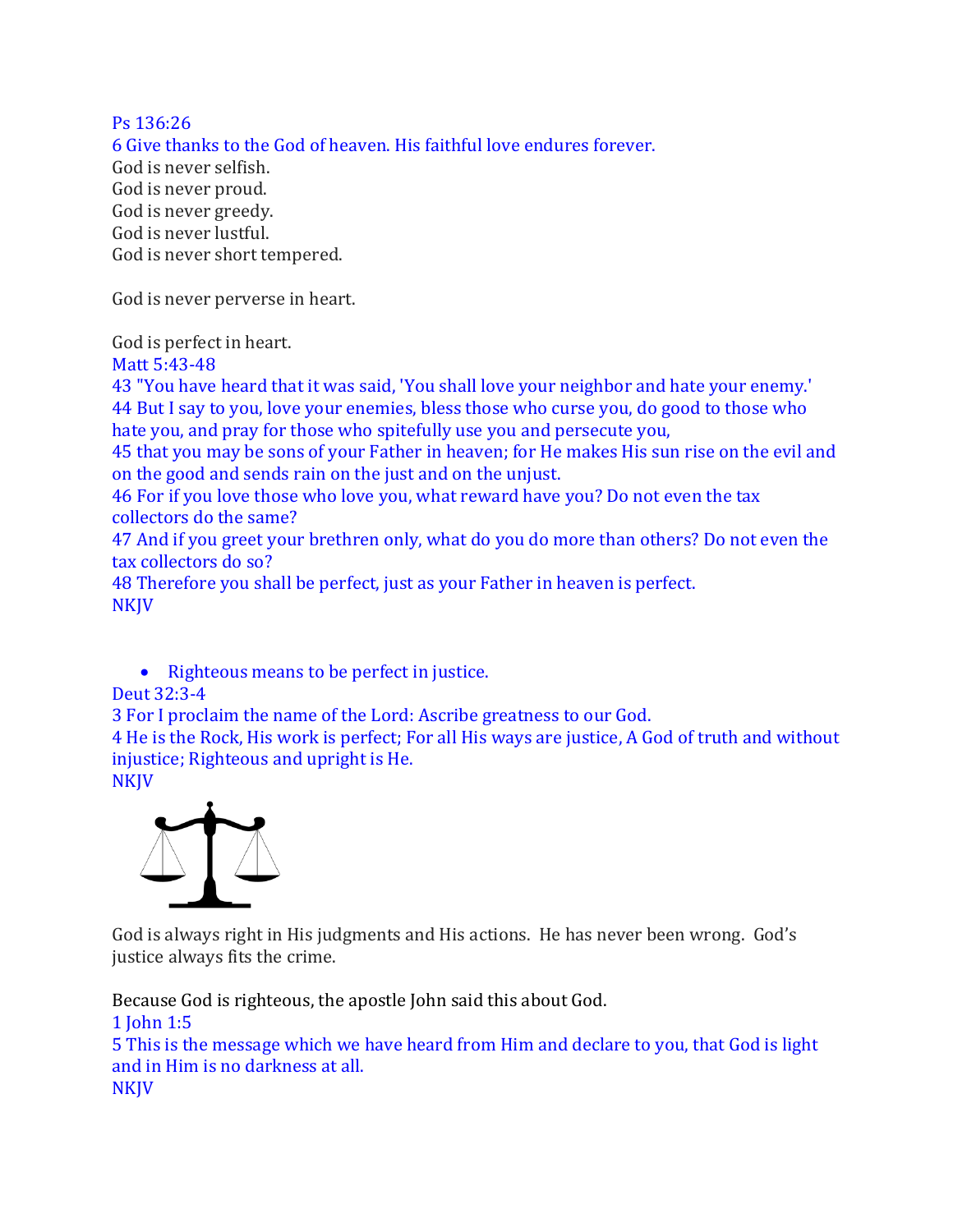Looking at perfection causes a sense of awe in us. As we learn about God's righteousness, it will cause a sense of awe in us. It is one of the wonders of God.

God is righteous!

2. God loves righteousness

# Ps 11:7

7 For the Lord is righteous, He loves righteousness; His countenance beholds the upright. NKJV

The word love used here is the word that means to be affectionate. Being righteous is not just something God does, it is what He values and cherishes. He delights in righteousness. He finds great pleasure in righteousness.

God loves righteousness!

### 3. God finds pleasure in those who love righteousness

## Ps 11:7

7 For the Lord is righteous, He loves righteousness; His countenance beholds the upright. NKJV

The word countenance means to favor. Beholds means to contemplate with pleasure. To be upright means to be straight rather than crooked.

Upright describes a person who loves God and is intent… On being moral On having the right motivation On acting justly

God contemplates with pleasure those people who want to be righteous like Him, and He shows them favor.

- Enoch is an example of a person who was upright.
- Noah is an example of a person who was upright.
- Job is an example of a person who was upright.
- Daniel is an example of a person who was upright.
- Mary and Joseph are examples of people who were upright.

Even before God made His righteousness known through His laws and commands, He found pleasure in those who wanted to be righteous like Him.

God finds pleasure in those who love righteousness!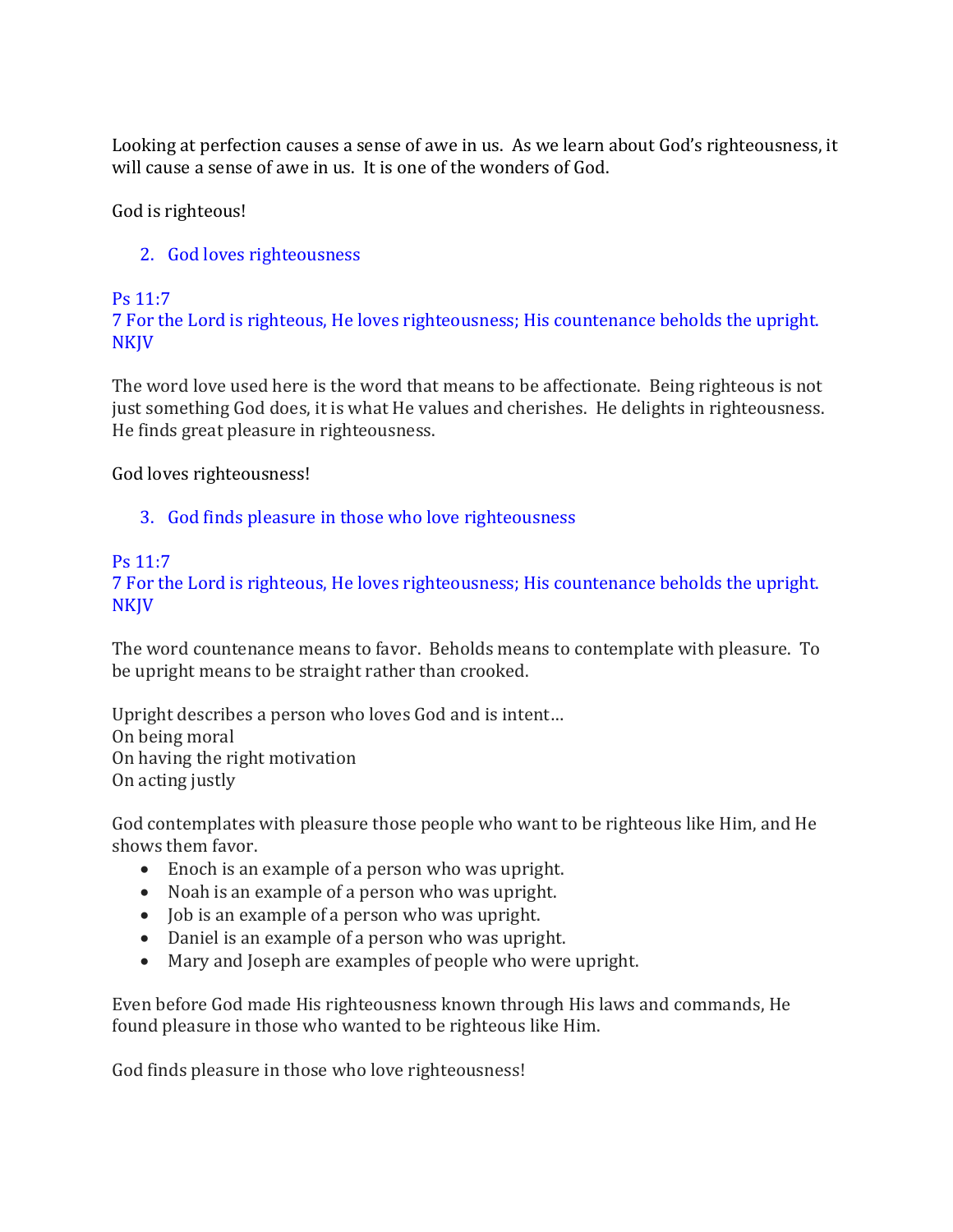Psalm 11:7 teaches us that…

- God is righteous
- God loves righteousness
- God finds pleasure in those who love righteousness

How should we respond to this truth that God is righteous?

• We should be in awe.

We experience a sense of awe when we see perfection. God is perfect. The truth that He is righteous is one of the wonders of God. We should be in awe because God is awesome!

• We should feel awful

When Isaiah saw God, he said….

Isa 6:5

5 So I said: "Woe is me, for I am undone! Because I am a man of unclean lips, And I dwell in the midst of a people of unclean lips; For my eyes have seen the King, The Lord of hosts." NKJV

Isaiah was upright. He loved righteousness. He was a man who wanted to be righteous like God.

But when Isaiah saw what God was like, He was undone. The word undone means silenced. He was silenced because he saw the righteousness of God. He saw he had misrepresented God in those things He had said about God.

He saw how far short he was compared to the glory of God.

He remembered all those times He had violated God's moral laws.

He remembered those times he rebelled God's moral laws.

He remembered those times he had lied.

He remembered those times he had taken something that was not His.

He remembered those times He had been unfaithful to His covenants.

He remembered those times He was short tempered and had inured others.

He remembered all those times He had the wrong motivation.

He remembered those times he was selfish.

He remembered those times he was proud.

He remembered those times he was greedy.

He remembered those times he was lustful.

He remembered all those times He had not been just.

He knew that as one of God's chosen people, he had misrepresented the righteousness of God and that all the Jews had misrepresented the righteousness of God.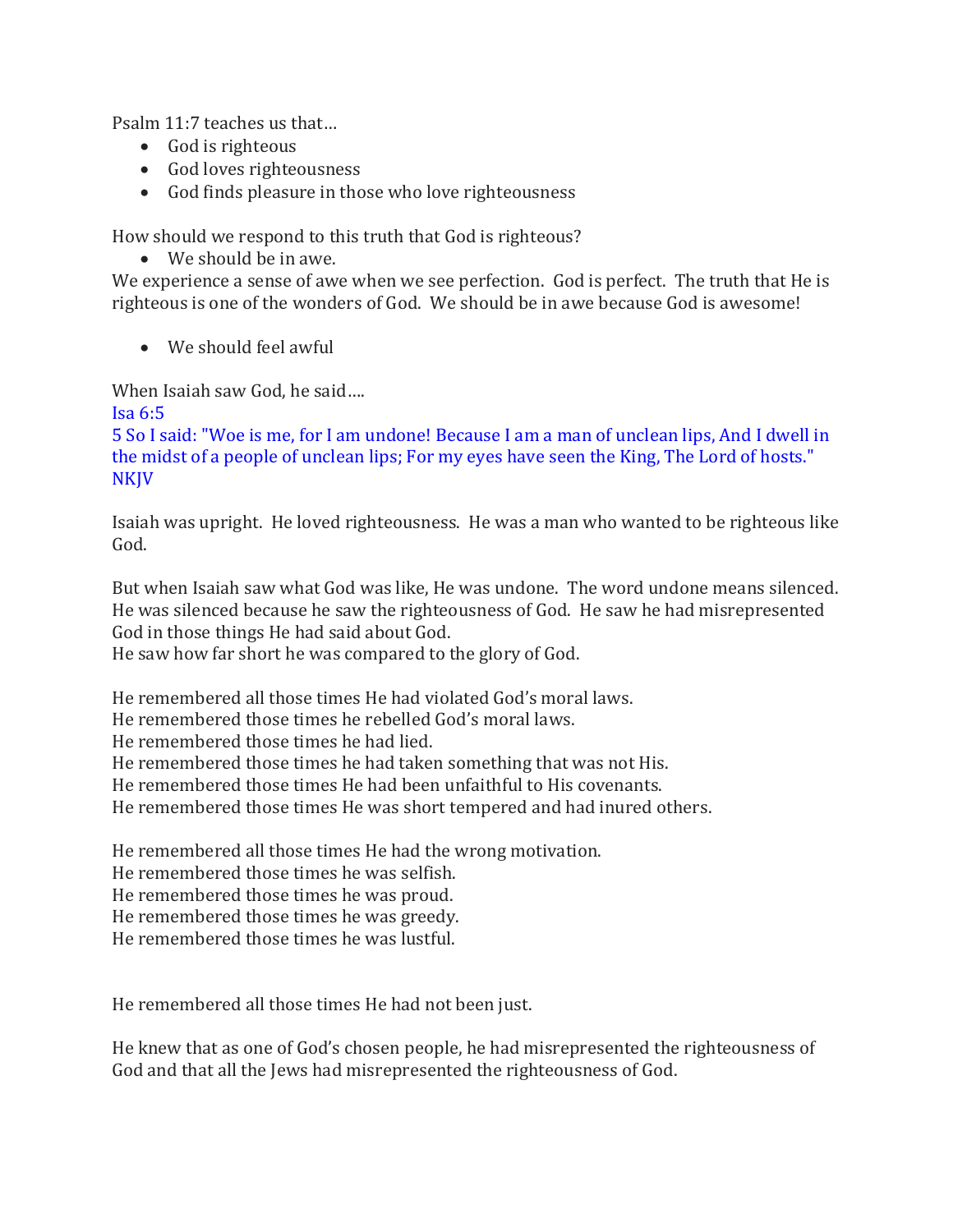He knew that because God is perfectly just, they were all doomed. They would receive what they deserved. What they deserved was death and to be removed from the promised land.

Then God did something incredible for Isaiah.

Isa 6:6-7

6 Then one of the seraphim flew to me, having in his hand a live coal which he had taken with the tongs from the altar.

7 And he touched my mouth with it, and said: "Behold, this has touched your lips; Your iniquity is taken away, and your sin purged." NKJV

Because God is compassionate and full of mercy, God took away Isaiah's sin and cleansed him.

As a result of this cleansing, Isaiah responded this way to God's call. Isa 6:8 8 Also I heard the voice of the Lord, saying: "Whom shall I send, and who will go for Us?"

Then I said, "Here am I! Send me." NKJV

What God did for Isaiah; God offers to the world.



Paul said…

There is none righteous, no not one.

Paul said…

All have sinned and fall short of the glory of God.

We are all going to be measured by God's perfection and be judged accordingly. No one measures up to what requires to be saved from His judgment.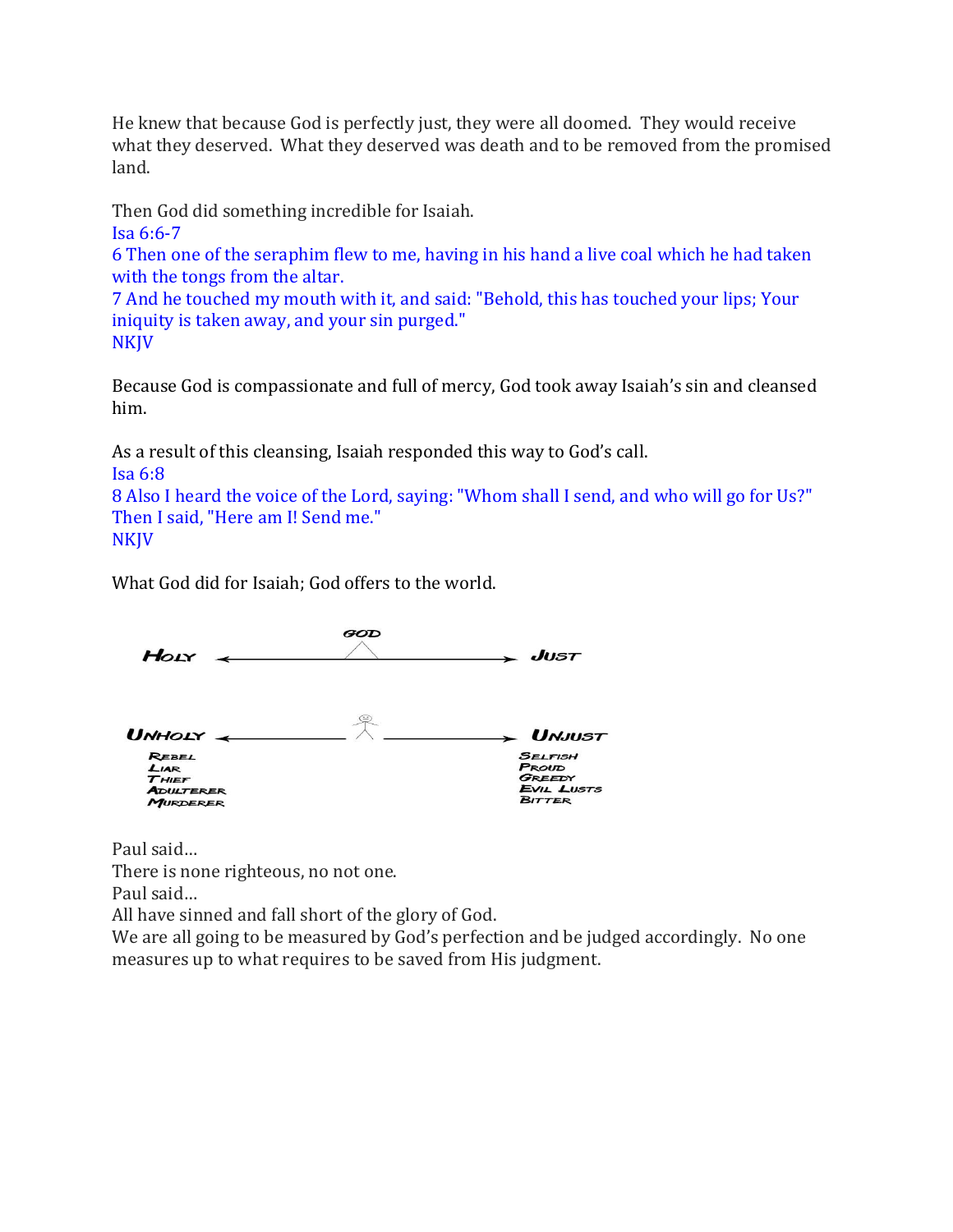

Paul said…. For the wages of sin is death.



### Paul said…

But commanded His love toward us in that while we were yet sinners, Christ died for us.



If we receive Jesus, God credits His righteousness to our account.

If we receive Jesus, God gives us the Spirit of Jesus. We will grow to love righteousness like He did because His Spirit lives in us.

Receiving Jesus means trusting in Jesus to save you from sin and letting Him direct your life.